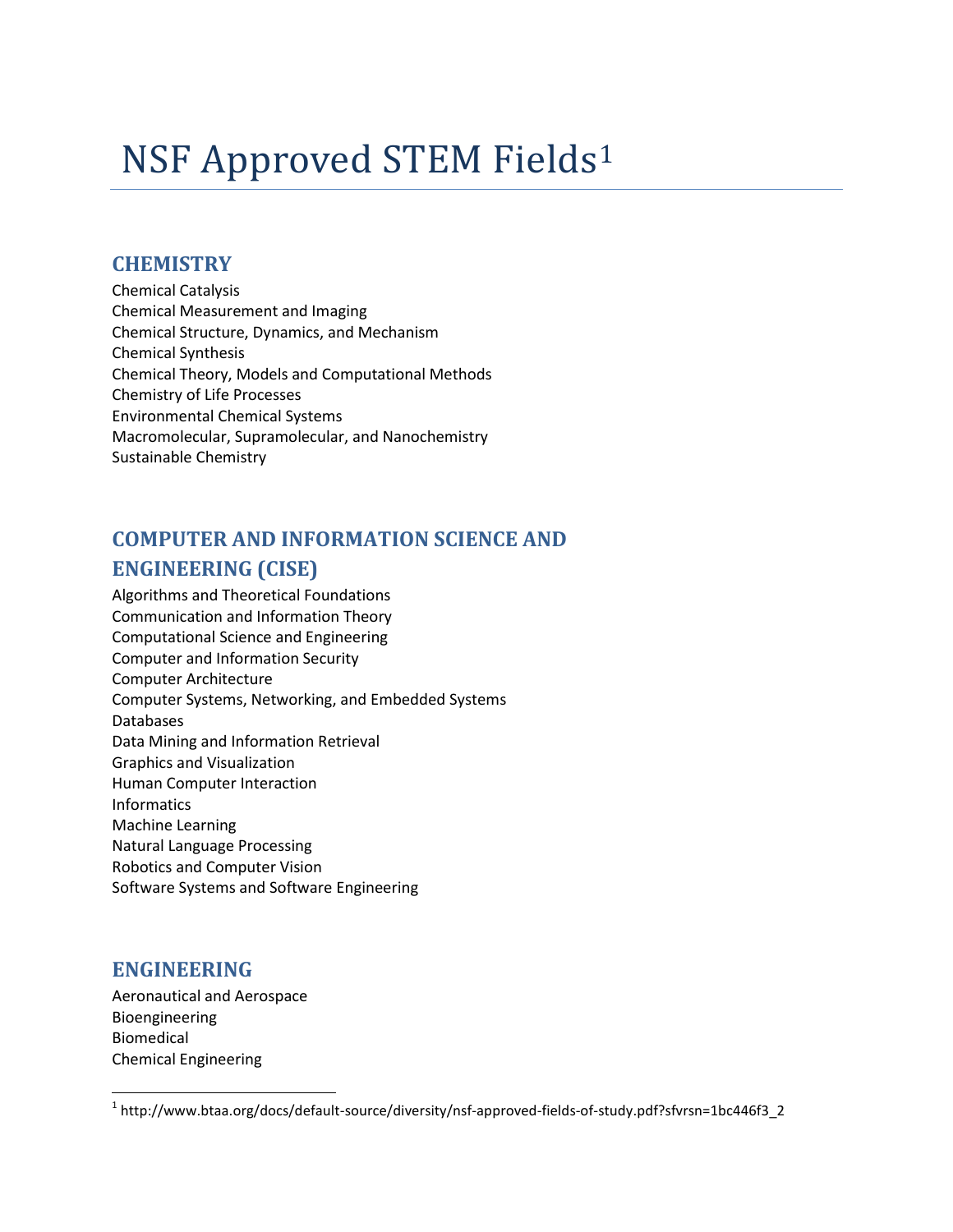Civil Engineering Computer Engineering Electrical and Electronic Energy Environmental Industrial Engineering & Operations Research Materials Mechanical Nuclear Ocean Optical Engineering Polymer Systems Engineering

#### **GEOSCIENCES**

Atmospheric Chemistry Aeronomy Biogeochemistry Biological Oceanography Chemical Oceanography Climate and Large-Scale Atmospheric Dynamics Geobiology Geochemistry Geodynamics Geophysics Glaciology Hydrology Magnetospheric Physics Marine Biology Marine Geology and Geophysics Paleoclimate Paleontology and Paleobiology Petrology Physical and Dynamic Meteorology Physical Oceanography Sedimentary Geology Solar Physics **Tectonics** 

#### **LIFE SCIENCES**

Biochemistry Biophysics Cell Biology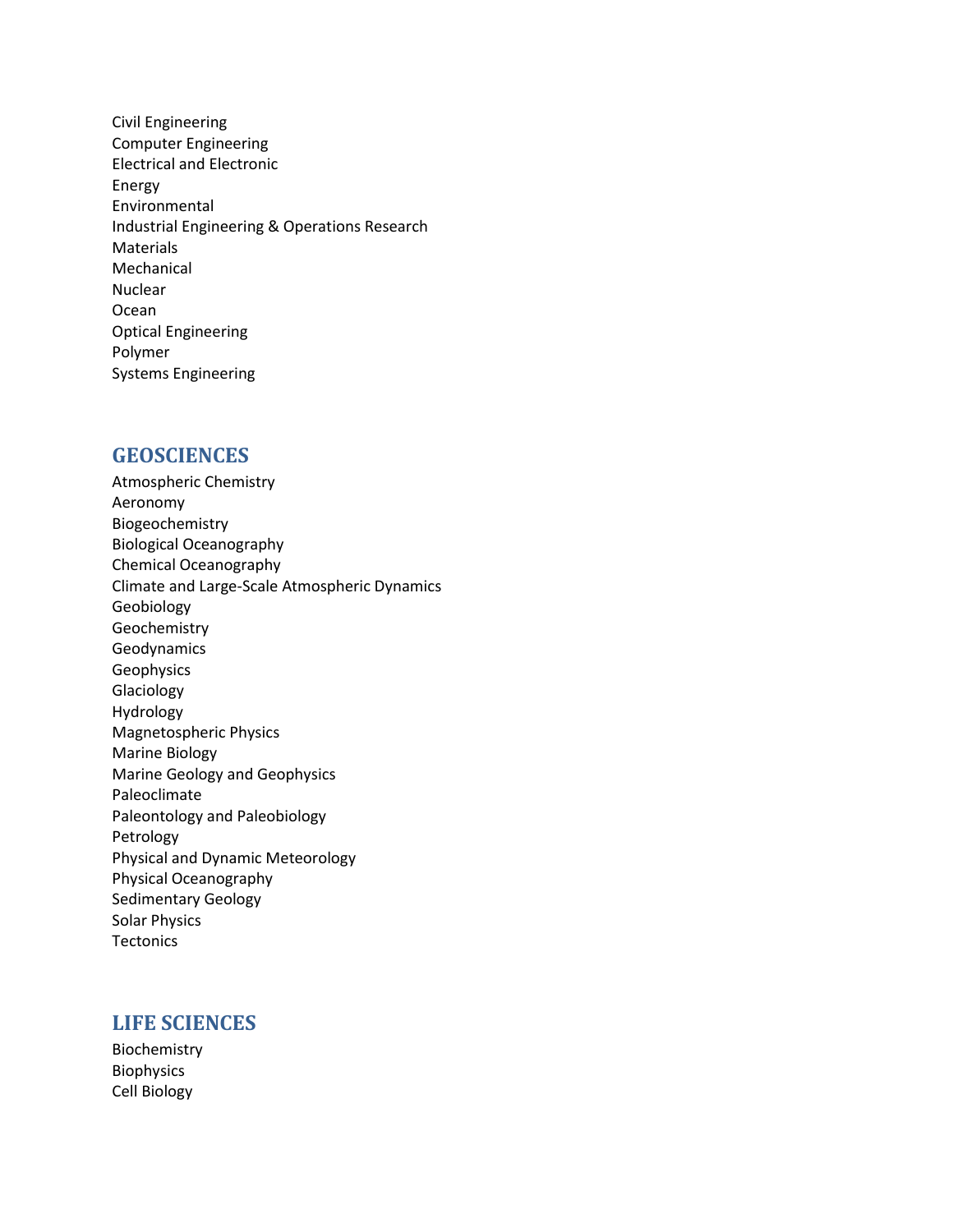Developmental Biology Ecology Environmental Science Evolutionary Biology Genetics Genomics Microbiology Molecular Biology Neurosciences Organismal Biology Physiology Proteomics Structural Biology Systematic Biology

#### **MATERIALS RESEARCH**

Biomaterials **Ceramics** Chemistry of materials Electronic materials Materials theory Metallic materials Photonic materials Physics of materials Polymers

#### **MATHEMATICAL SCIENCES**

Algebra, Number Theory, and Combinatorics Analysis Applied Mathematics Biostatistics Computational and Data-enabled Science Computational Mathematics Computational Statistics Geometric Analysis Logic or Foundations of Mathematics Mathematical Biology Probability Statistics Topology